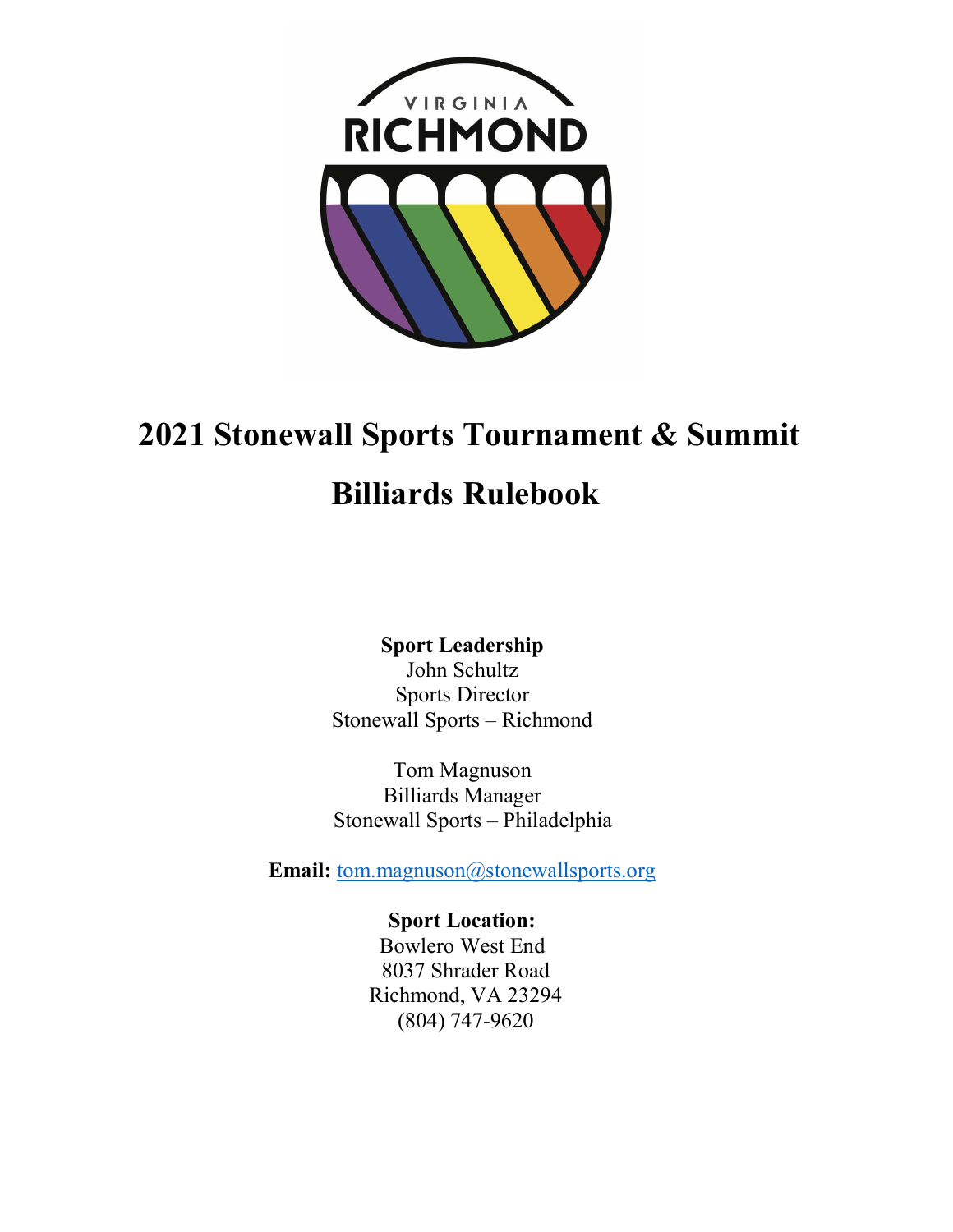Stonewall Billiards is a member-organization committed to promoting enjoyable pool competition among the LGBTQ and Allied citizens of the greater metropolitan area. Stonewall Billiards welcomes all individuals over the age of 21, without regard to race, sex, national origin, religion, sexual orientation, gender identity, marital status, socio-economic status, physical handicap, skill level, political affiliation, or place of residence.

General Description Stonewall Billiards is an 8-ball league with a doubles team format. 8-Ball is played with a cue ball and normal rack of 15 object balls. The purpose of 8-ball is for a player to pocket the solid balls numbered 1 to 7 or the striped balls numbered 9 to 15, and then call and pocket the 8-ball before their opponents. Every game is played with one member of Stonewall Billiards versus another member of Stonewall Billiards.

# Stonewall Billiards Policies:

1. Payment

Payment is collected prior to the start of a season or a tournament. It is the responsibility of a player to submit payment to the league by check or via the designated website. The amount of payment for each season and tournament will be determined beforehand by the Board of Directors. Payment must be made before the deadline of August 4th, 2021.

## 2. Formant of the Tournament

- 1) Day 1: Each participant will participate in a minimum of five round robin games . All players will advance to day 2 of double-elimination.
- 2) Day 2: A double-elimination bracket of 15 players will determine the winner.

# 3. Knowledge of Policy and Rules

It is the responsibility of each individual League player to familiarize themselves with the Stonewall Billiards policy and playing rules. Current rules are posted on the league website.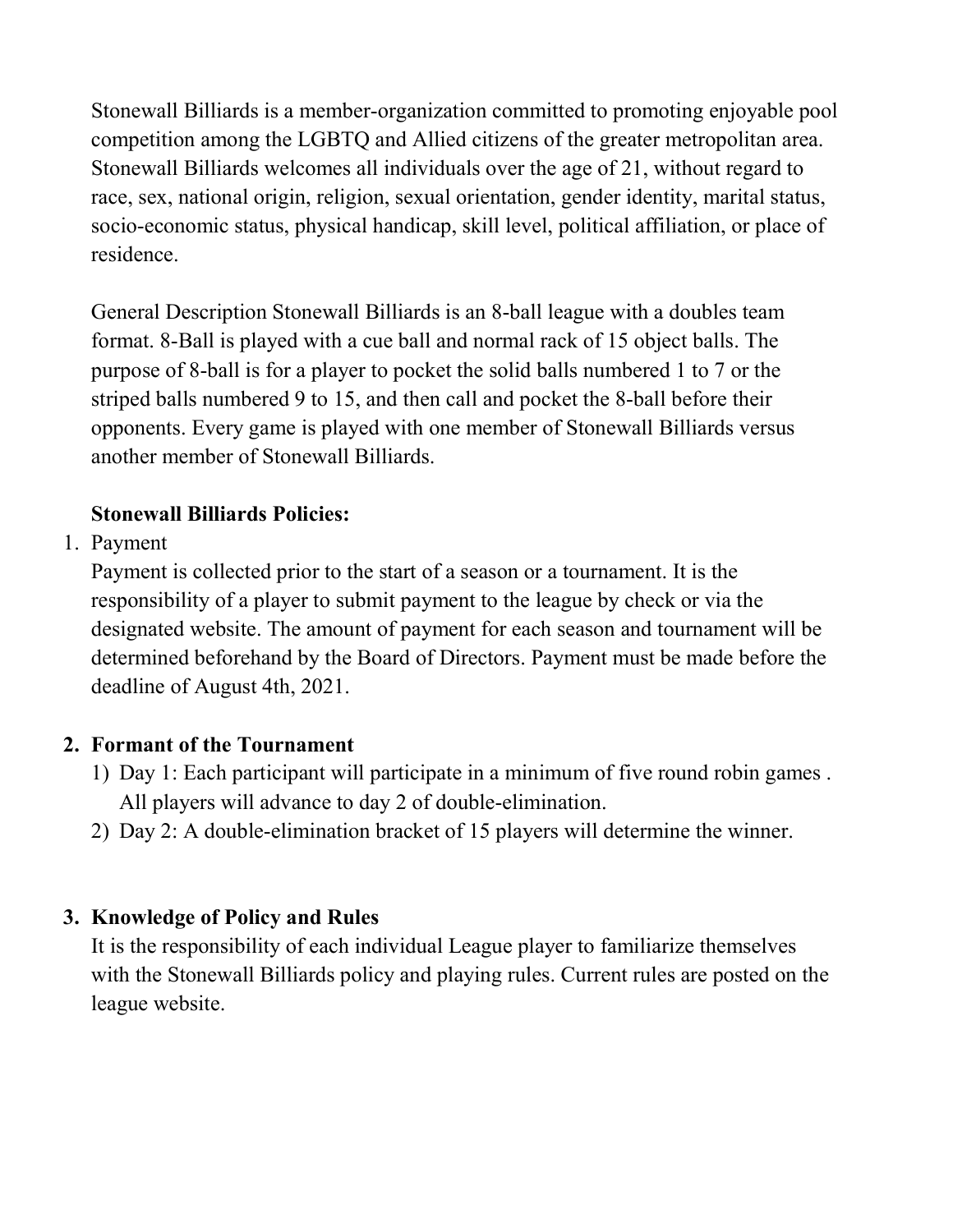### 4. Equipment

While many players use their own cues, Bowlero West End, our host, will provide an ample number of pool cues, bridges, and cue chalk to use. Hand chalk will also be provided.

#### 5. Protests

If a disagreement occurs during the course of a match game, play shall be stopped immediately and the players shall confer to resolve the dispute with the Billiards Manager. Before approaching any of the league management, please check to see if they are playing in a game and getting ready to take a shot. Please wait until they have completed their turn (missed a shot or have won the game) before approaching them.

## 6. Sportsmanship

- 1) While there is definitely a competitive mindset, Stonewall Billiards games are for fun. Players should participate to enjoy themselves. The aim of Stonewall Billiards is an enjoyable positive social atmosphere and camaraderie. All players are strongly encouraged to present themselves in such a manner.
- 2) Upon completion of a game, the players for the next game should be nearby and ready to begin their game.
- 3) Please do not interrupt a player during their turn.
- 4) Since the tables at Bowlero West End are in close proximity to each other, please be aware of other teams' play so as not to interfere with a player's ability to shoot or inadvertently make contact with another player that is in the act of shooting.

## 7. Terminology

- 1) Ball-in-Hand: When a player commits a ball-in-hand foul, they must relinquish their turn at the table. The incoming player may now place the cue ball anywhere on the table to start their turn. If a player commits more than one foul on one shot, only one foul will be called. A player must make sure they have the ball-in-hand before touching the cue ball.
- 2) Foot Spot: The foot spot is located in the center of the table and two diamonds from the foot rail (end where the balls are racked).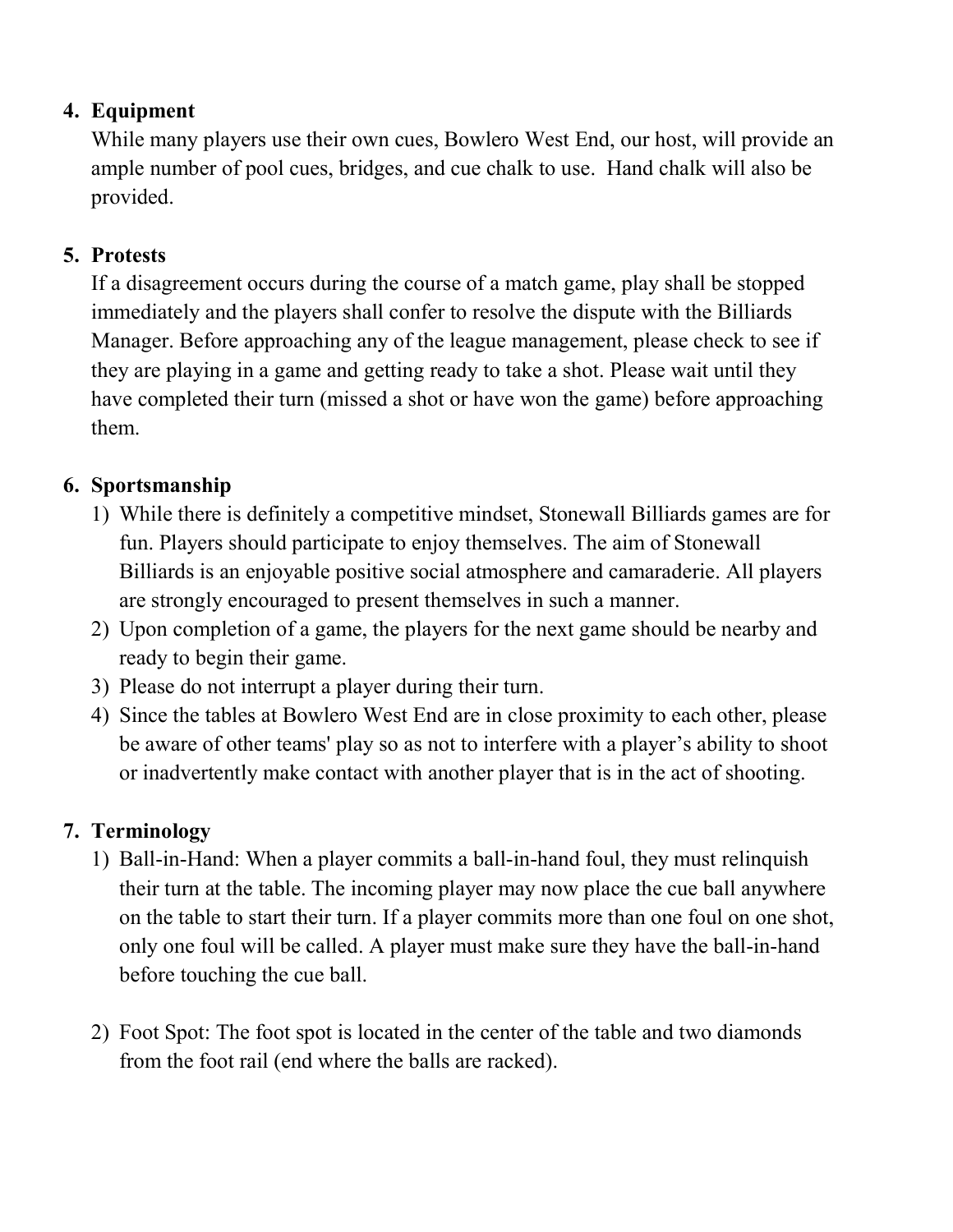- 3) Head Spot: The head spot is located in the center of the table and two diamonds from the head rail.
- 4) Head String: The head string is a line that passes between the second diamonds on the long rails and through the head spot.
- 5) Open Table: The state of the table in which no category has been assigned to any team yet because no balls (or both categories of balls) have been pocketed. When there is an open table, the choice of group has not yet been decided, and shooting players may shoot for any category they desire.
- 6) Push: Any shot where the cue ball is frozen to the object ball. The balls remain in contact slightly longer due to friction.
- 7) Scratch: Pocketing the cue ball during a game. A table scratch is when the cue ball does not come into contact with a player's category ball first.
- 8) Slop: A player does not have to call any of their shots where regular rules may otherwise require. Any shot on the 8-ball must be a called shot!

#### 8. Match

A match shall consist of three games of 8-ball. The player who wins the majority of the games is the winner of the match and counts a "win" for the tournament. Even if your player wins the first two games of a match, you must play every game because tie-breaking team standings is determined by the number of games won and lost.

#### 9. Coach

Other than the player shooting, no person, including but not limited to other players/friends/family, may touch any object on the table, the shooter's cue, or the bridge. Violation of this rule will result in loss of turn and ball-in-hand for the opposing player.

#### 10. Match

Stonewall Billiards does not impose time limits on shot taking, players discussions, or discussions. However, as in most games and sports, it is good sportsmanship to keep the game moving. In that vein, the league recommends that shot taking be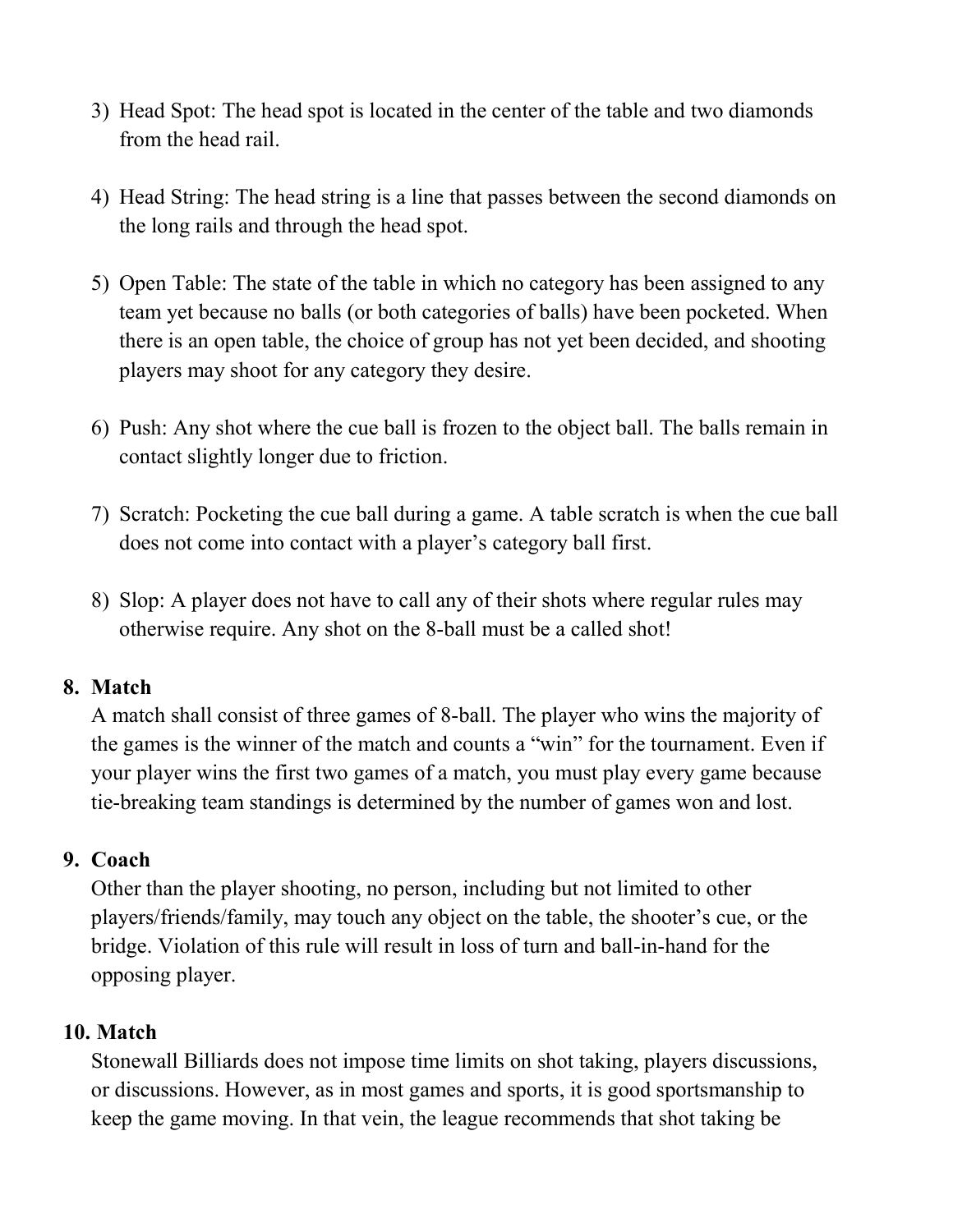completed within two minutes. In the event of excessive delays in shot making, the player of the opposing her/his designee may enforce a mandatory 2-minute time clock.

#### 11. Coin Toss/Who Breaks

- 1) In order to determine which team breaks to start the match, a coin toss will take place. Both players shall be present for the coin toss.
- 2) The winner of the coin toss can choose whether they or their opponent breaks the first game. After the first game, the winning player of each match shall choose whether they or their opponent breaks the following game. This will continue until all three games are complete.

# 12. The Rack and Breaking

The breaking team has the choice of racking themselves or having the opposing team rack the balls. The lead ball of the rack must be placed on the foot spot. The 8-ball must be in the center of the rack. The two balls sitting on the edges of the last row of the rack must be of different categories. The placement of the other 11 balls of the rack are up to the racker. To be a proper break, a player must:

- 1) Place and strike the cue ball from behind the head string.
- 2) The lead ball of the rack or the second row of balls must be struck first.
- 3) The cue ball may not be shot into a rail before the rack.
- 4) If the rack is struck, but the break does not qualify as legal (four balls hitting a rail after the break or at least one ball is pocketed), the balls are re-racked and rebroken by the same player. If after a second attempt, a legal break is not made, the balls are re-racked and broken by the opposing team. THE RACK MUST BE STRUCK BEFORE A FOUL CAN OCCUR. If the cue ball leaves the table on the break it is a scratch and results in ball-in-hand for the opposing team.

## 13. The Break

During the break: A. If the cue ball is pocketed on the break and the 8-ball is not pocketed, the opposing player shall be awarded the ball and place it anywhere behind the head string (in the kitchen) of the table. It is OPEN TABLE, even if other balls were pocketed. During the next shot from behind the head string, if the first ball struck by the cue ball is located behind the head string, it is a scratch resulting in ballin-hand for the opponent. It is OPEN TABLE. B. If the cue ball leaves the table and the 8-ball is not pocketed: Results in ball-in-hand for the opposing player (cue ball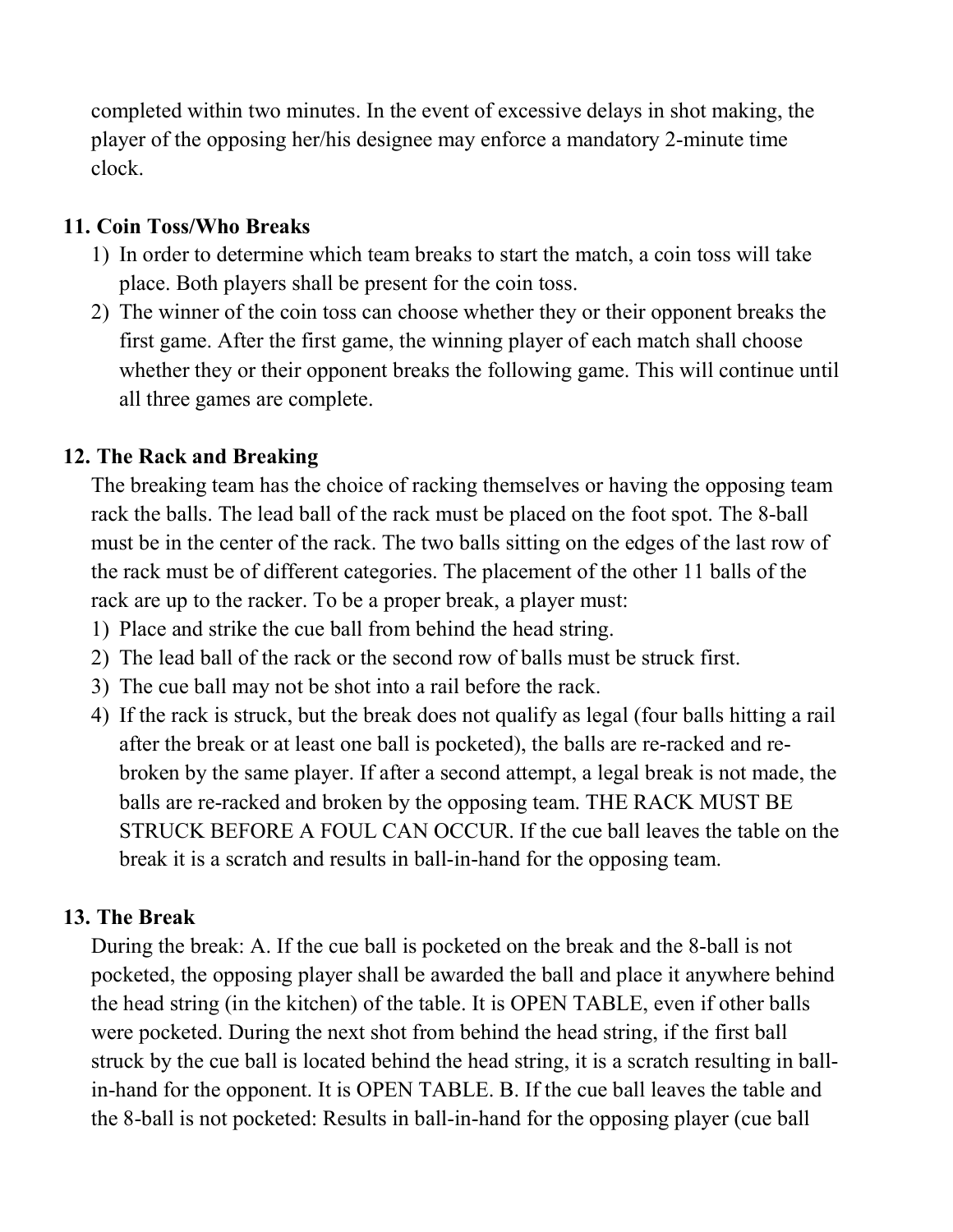may be placed anywhere on the table) and it is OPEN TABLE. C. The 8-ball is pocketed. This is a win, unless the player scratches, in which case it is a loss. D. A foul, during a legal break, results in the opposing player awarded a cue ball from behind the head string and it is OPEN TABLE. E. No balls are pocketed. It is the other player's turn and it is OPEN TABLE. F. If one or more balls is pocketed, it is still the breaker's turn and OPEN TABLE.

### 14. Opentable after the break

If it is OPENTABLE after the break, the process for the next shot is the same regardless of whether or not it is still the breaker's turn or it is the non-breaking player's turn. Therefore, this section will only refer to the shooter and not the breaker. \*The 8-ball is NEVER neutral, even during Opentable. \*The results of the shooter's shot are:

- 1) No balls are pocketed: It is the other team's turn and it is OPEN TABLE. This process repeats until a ball(s) is pocketed. 2. One or more balls of each category are pocketed (for example, the 6-ball and the 12-ball) and there is no foul: It is still the shooter's turn; however, unlike during the break, the shooter must choose their category of balls before their next shot. They maintain that category for the remainder of the game. It is no longer opentable.
- 2) One or more balls of only one category is (are) pocketed and there is no foul: It is no longer an open table and the shooter's team maintains that category of balls. It is still that shooter's turn. \*Although it is sportsmanlike for the sitting player to remind the shooting player that they are about to foul by shooting the wrong category of balls, it is not a requirement for them to do so. Once the shooter has hit the wrong category of balls, the foul has occurred whether the ball is pocketed or not. Before any foul has occurred, the shooter also may avoid a penalty by asking the sitting player which category of balls they have. The sitting player must tell the truth. A player hitting the wrong category results in a foul and ball-inhand.

#### 15. Slop

Slop rules apply to league play. This means you do not have to call your shots in advance and you will not lose your turn if one of your balls sinks in an unintended pocket. However, the cue ball must hit one of your balls first on EVERY shot. Otherwise, this will be a table scratch. The 8-ball is not neutral.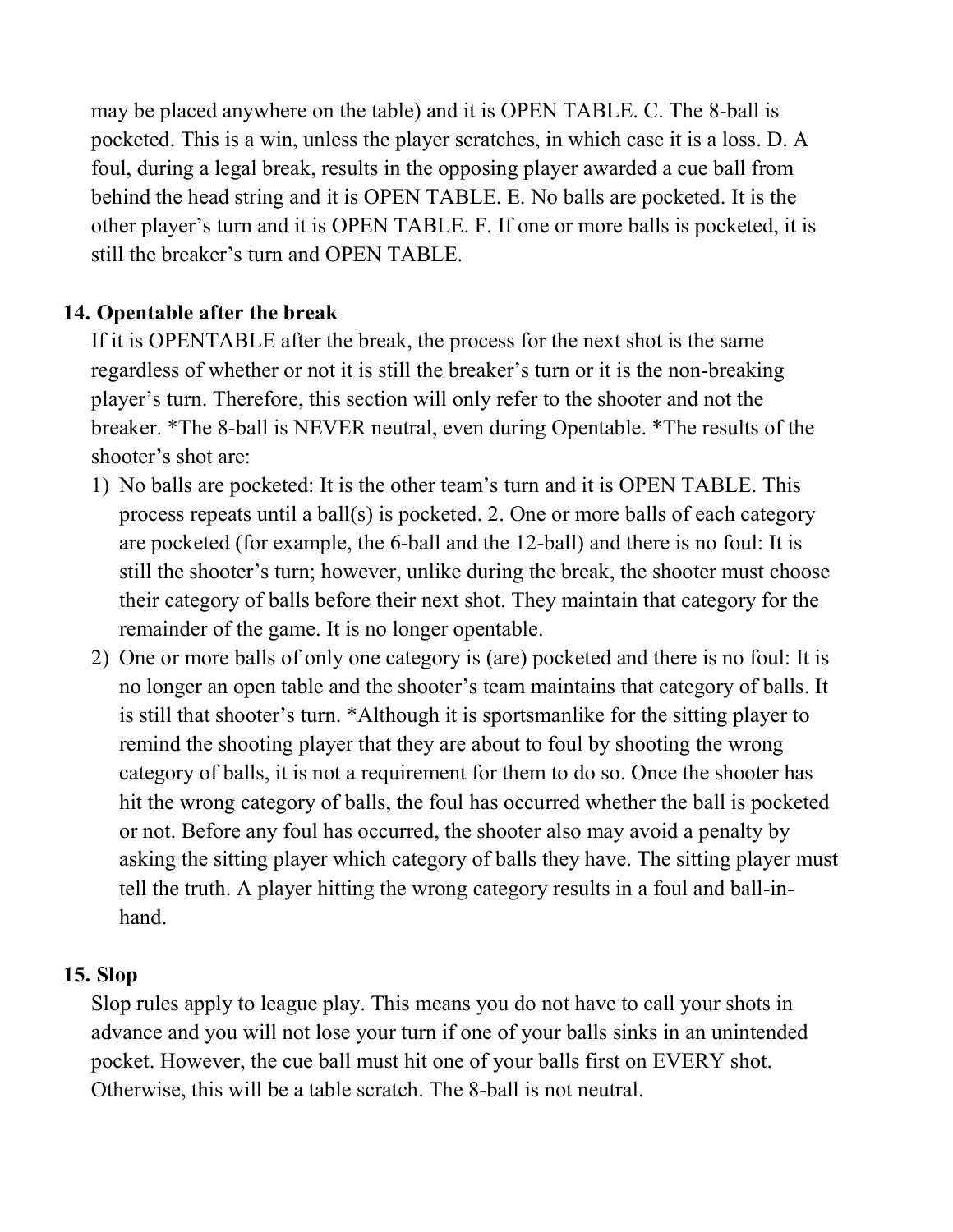#### 16. Combination Shots

Combination shots are allowed, but striking the correct ball first is required except in the open table situation. The 8-ball is not neutral. A player is credited with all balls they legally pocket. When a player does not pocket one of their balls but pockets an opponent's ball, they lose their turn. The opponent gets credit for the pocketed ball. No pocketed ball is ever spotted.

#### 17. Balls on the Floor

Knocking the cue ball off the playing surface is a foul and results in ball-in-hand for the opposing team. If the 8-ball is knocked to the floor, it is a loss of game. Knocking any other object ball on the floor is not a foul. Object balls that get knocked off the playing surface will be spotted on the foot spot. If the foot spot is taken, the ball will be placed on a line directly behind the foot spot as close to the foot spot as possible. If two or more balls are knocked on the floor, they are placed in numerical order with the lowest numbered ball closest to the foot spot; the placed balls will be frozen to one another. It might occur that a player legally pockets a ball while simultaneously knocking some other ball(s) on the floor. In this situation, it is still that player's turn and the ball(s) will be spotted before that player's next shot.

#### 18. Pocketed Balls

Balls must remain in a pocket to be legal. If a ball goes in a pocket, but bounces back onto the playing surface, it is not considered pocketed. If it is the 8-ball, it is not considered either a win or loss. If it is the cue ball, it is not considered a scratch.

#### 19. One Foot on the Floor

At least one foot must be on the floor at all times while shooting.

## 20. Marking the Table

Marking refers to a physical alteration in the appearance of the cloth on a pool table. No one is allowed to mark the cloth. For example, using chalk to draw a line, or wetting your finger to dampen the cloth, is not allowed. It is permissible to set a piece of chalk on the hard surface of the rail.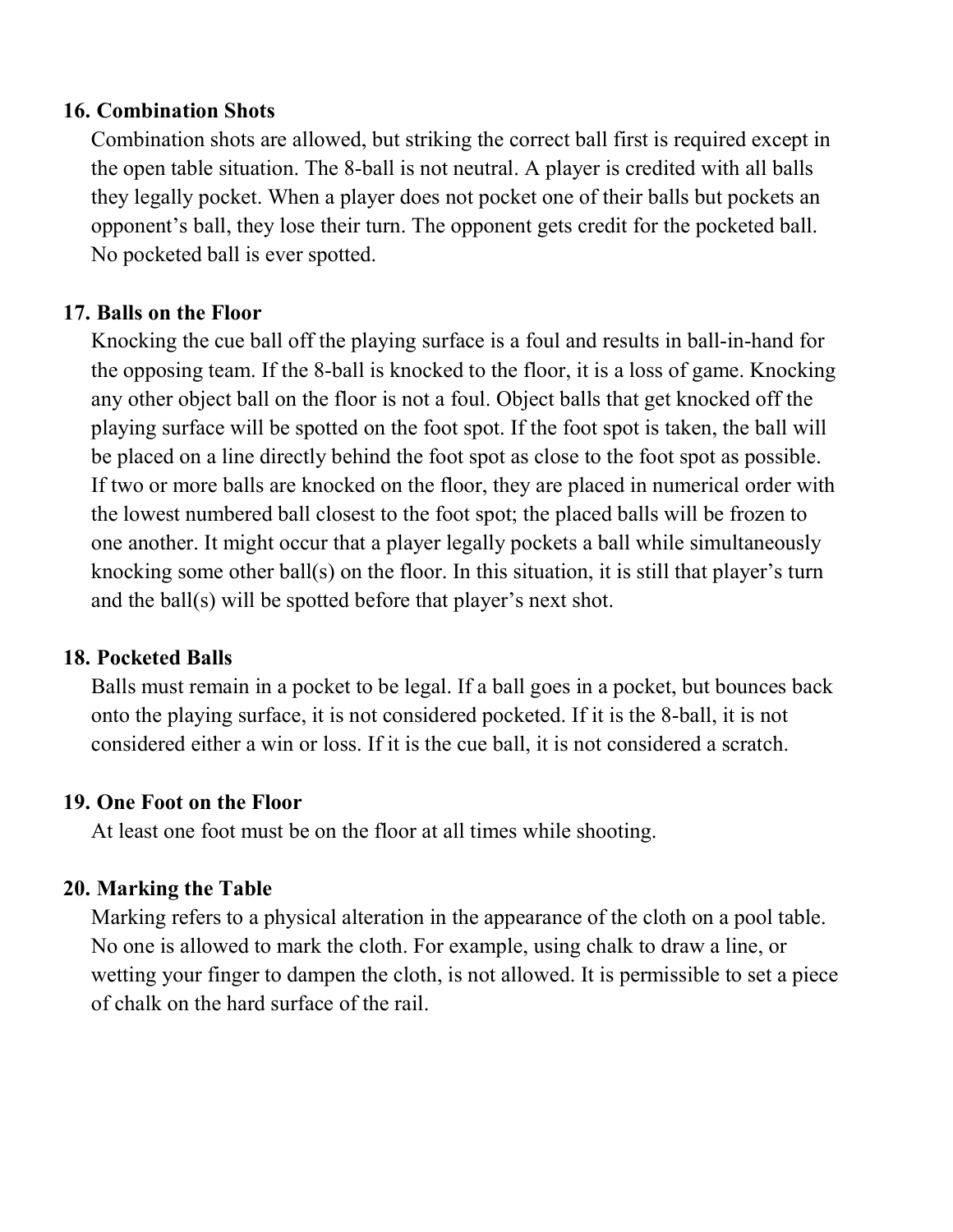#### 21. Scratches

There are four ways a player can scratch, all result in ball-in-hand for the opposing player:

- 1) when a player sinks the cue ball into a pocket.
- 2) when a player hits the cue ball and the cue ball does not make contact with any balls (table scratch).
- 3) when a player hits the other team's ball first with the cue ball instead of their own ball (table scratch).
- 4) Failure to hit a rail after contact with an object ball. (A rail must be hit by either the cue ball or any other ball after the cue ball and the object ball make contact. A ball touching the rail prior to a shot being taken does not satisfy this rule.) Note: You do not lose the game if a scratch occurs on a break.

# 22. Fouls/Ball-in-Hand

If any of the following fouls are committed, the penalty is ball-in-hand for the incoming player. Make certain you have a ball-in-hand before you touch the cue ball. Confirm it with your opponent before touching the cue ball. Ball- in-hand might be new for many players and therefore warrants further explanation. No player may pick up the cue ball to intentionally give the ball-in-hand. The player must strike the cue ball with a pool cue. The penalty for this foul is replacing the cue ball and taking the shot.

- 1) Ball-in-hand means you get to put the cue ball anywhere on the table and shoot any of your balls (or the 8-ball, if all of your balls have been pocketed) regardless of where that ball is. Even after having addressed the cue ball a player may, if not satisfied with the placement, make further adjustments with their hand, cue stick or any other reasonable piece of equipment.
- 2) A foul may be called only if the player fouls the cue ball while actually stroking at the cue ball, meaning a double hit of the cue ball. The ball-in-hand rule penalizes a player for an error. Without this rule, a person can actually benefit by accidentally or purposely scratching or otherwise fouling. ONLY THE OPPOSING PLAYER MAY OFFICIALLY CALL A FOUL. These are the only fouls resulting in ball-in-hand. All other violations are sportsmanship violations.
- 3) Push Shots: A push shot involves a situation where the cue ball is frozen to or very near the object ball. The problem faced by the shooter is to keep from pushing or double-hitting the cue ball in these circumstances. A double-hit is a foul. An unintentional push is not a foul in this league. However, in an effort to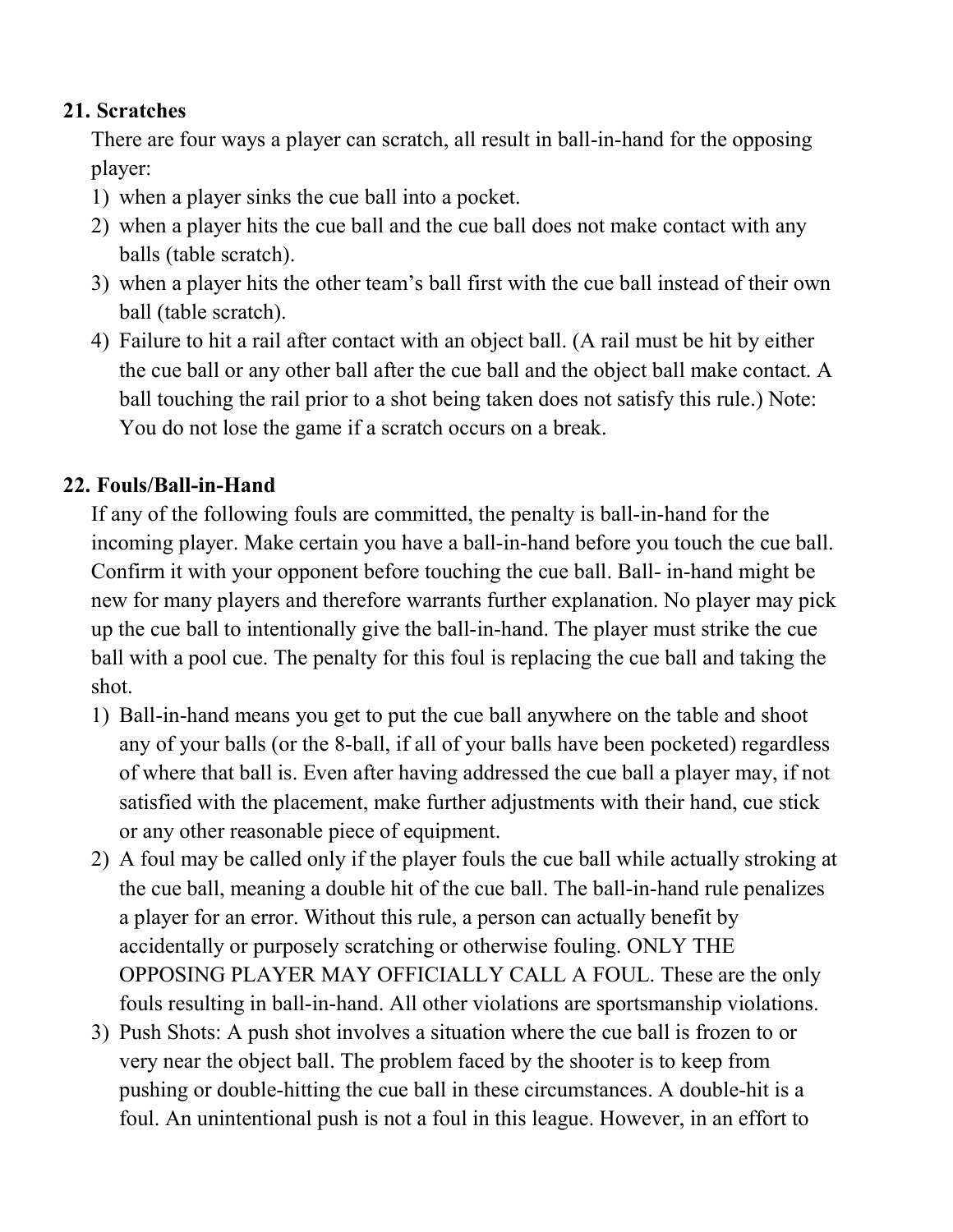avoid a foul, and to preserve good sportsmanship, the league recommends that the shooter take shots on a frozen cue ball at a 45-degree angle so as to avoid a foul that is difficult to see by the shooter or opponent.

4) No one other than the player shooting (including other players, and spectators) may touch anything on the table during the game. That includes the cue ball, the cue, and the bridge. Violation of this rule results in a foul and ball-in-hand for the other player.

# 23. The ball-in-hand fouls are as follows:

- 1) Anytime during a shot, the cue ball goes in a pocket, on the floor, or otherwise ends up off the playing surface.
- 2) Failure to hit an object/correct ball first. (A player who is shooting stripes must hit a striped ball first.) The 8-ball is not neutral.
- 3) Failure to hit a rail after contact with an object ball. A rail must be hit by either the cue ball or any other ball after the cue ball and the object ball make contact. A pocketed ball counts as a rail. Even if the ball bounces back onto the playing surface, it is considered to have hit a rail, as the pocket liner is part of the rail. A sentence that should answer many questions is: ANY ball must go to a rail AFTER LEGAL contact.
- 4) Causing even the slightest movement or altering the course of the cue ball, even accidentally, is a foul. Even dropping the chalk on the cue ball is a foul. It is not a foul, however, to accidentally move any other balls (including the 8-ball) unless, during their turn at the table, a player moves a ball and it in turn comes in contact with the cue ball. Any balls moved accidentally during a shot must be replaced by the opponent after the shot is over and all balls have stopped rolling. If it occurs before the shot, it must be replaced by the opponent before the shot is taken.
- 5) If, during the course of a shot, the cue ball does not touch anything.
- 6) Only the player who is shooting may place the cue ball in a ball-in-hand situation. To assist in making a shot, an inanimate object may be placed on the rail, but nothing can be on the felt.

## 24. There are various ways to lose:

- 1) Your opponent pockets their numerical group and legally pockets the 8-ball.
- 2) You pocket the 8-ball out of turn.
- 3) When playing the 8-ball, you pocket the 8-ball in the wrong pocket or fail to properly mark the pocket where the 8-ball went in.